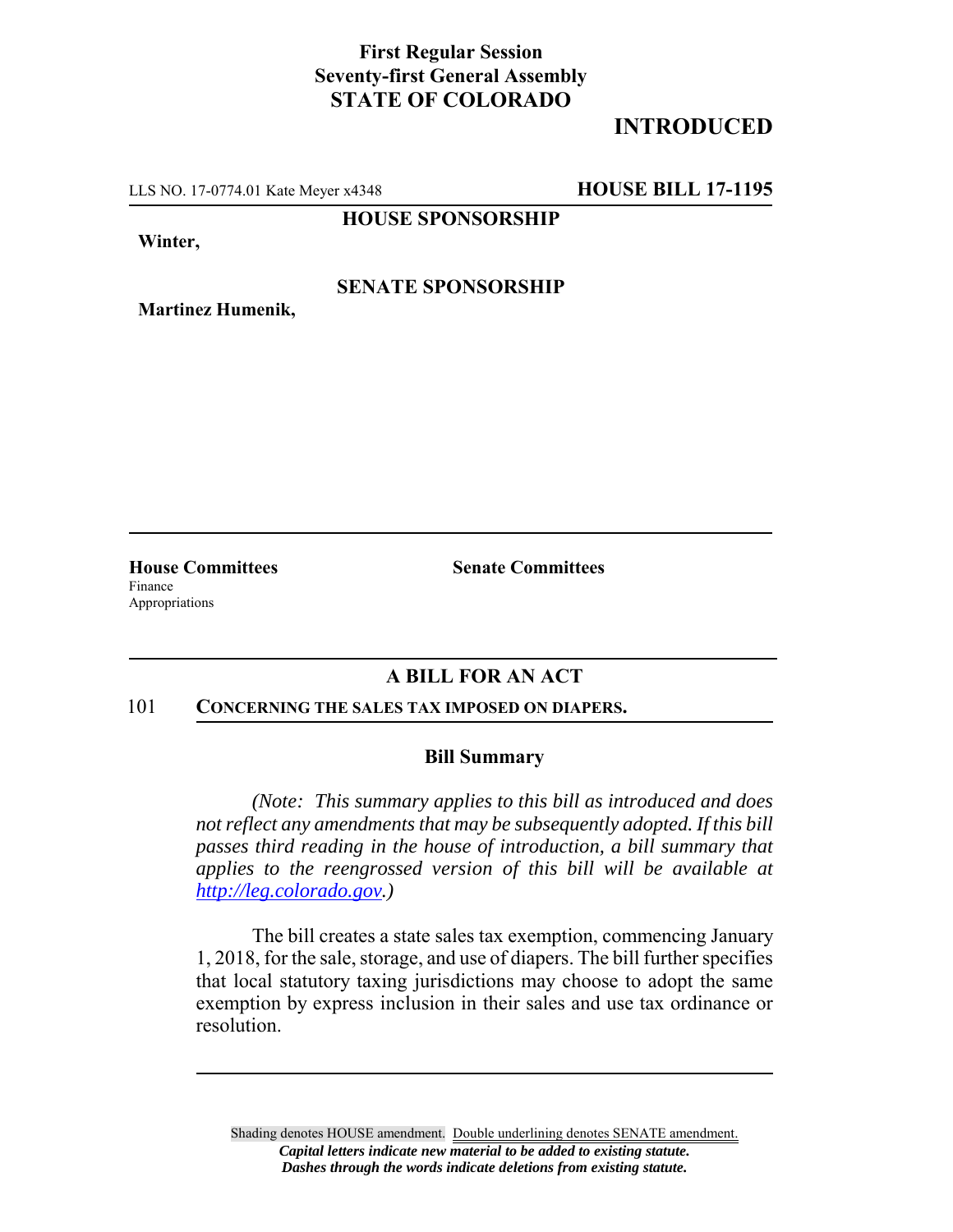*Be it enacted by the General Assembly of the State of Colorado:*

 **SECTION 1. Legislative declaration.** (1) The general assembly hereby finds and declares that:

 (a) Colorado families are the backbone of the state economy and many of those families have the need to purchase diapers for children;

 (b) The cost of diapers for working families is between \$80-100 a month per child, which is a high burden for many low-income families;

 (c) There are currently over forty-two thousand children under the age of three living in low-income Colorado homes, but there are only seven diaper banks in the state that provide assistance for children;

 (d) A family of four living at the national poverty level spends approximately ten percent of their annual budget on diapers;

 (e) When working families cannot afford diapers, they can lose access to affordable childcare options, which often require a week's supply of disposable diapers at a time, as most childcare facilities do not accept cloth diapers;

 (f) The barriers created by diaper need go beyond health care and can permeate a parent's ability to go to work;

 (g) Without an adequate supply of clean diapers, children spend too long in soiled diapers, and some families wash and reuse products that are meant to be disposable, which creates health risks;

- (h) Exempting these products from the state sales tax will create an immediate financial relief for Colorado families; and
- (i) This legislation will send the message that Colorado puts families first.
- (2) The general assembly hereby finds and declares that the intended purpose of the tax expenditure in this act is to increase the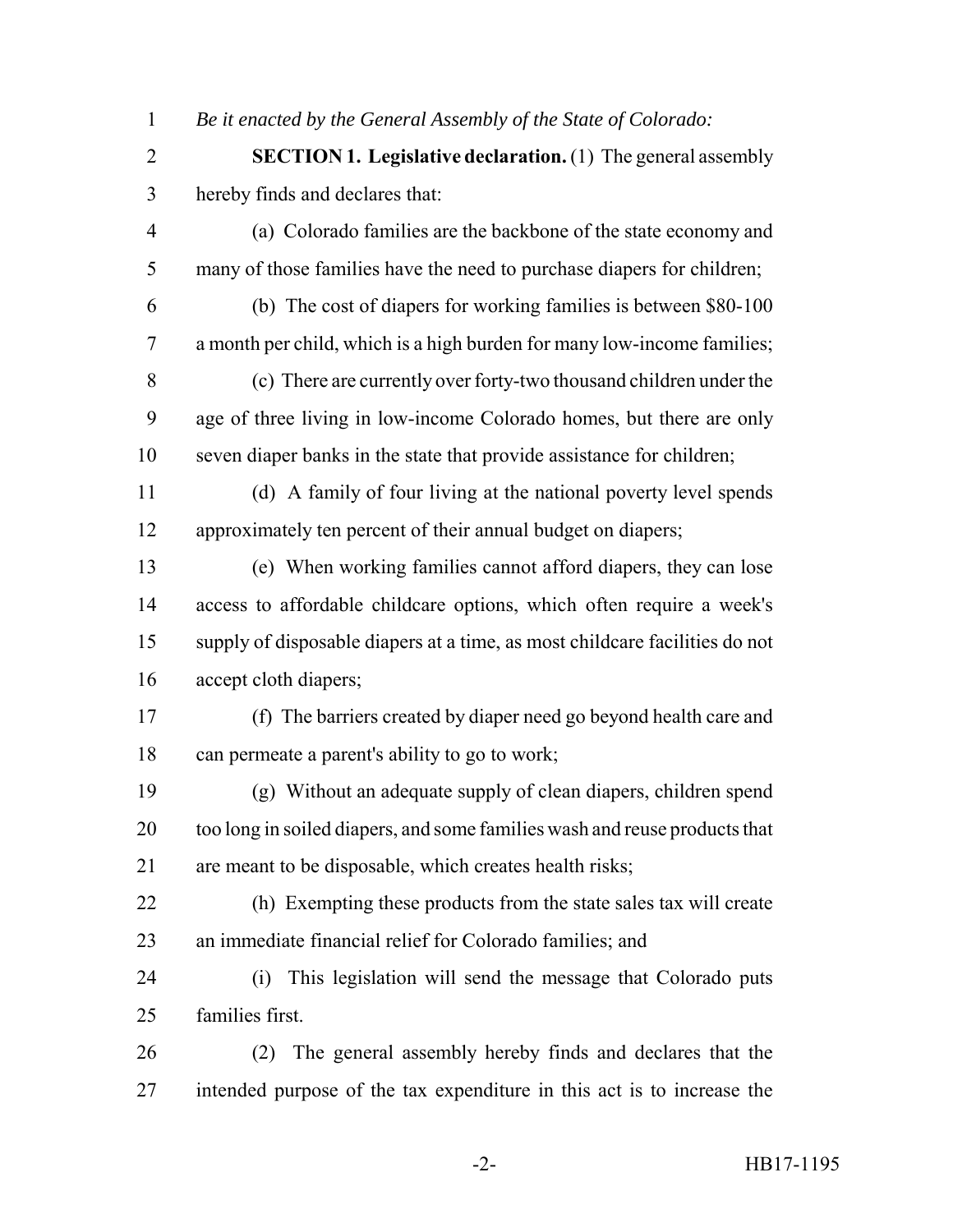| affordability of diapers to alleviate the financial burden that such products |
|-------------------------------------------------------------------------------|
| put on Colorado families.                                                     |

 **SECTION 2.** In Colorado Revised Statutes, 39-26-717, **amend** (1) introductory portion, (1)(k), (1)(l), and (2); and **add** (1)(m) as follows: **39-26-717. Drugs and medical and therapeutic devices - definitions.** (1) The following shall be ARE exempt from taxation under 7 the provisions of part 1 of this article ARTICLE 26: (k) All sales of nonprescription drugs or materials when furnished by a licensed provider as part of professional services provided to a 10 patient; and (l) All sales of corrective eyeglasses, contact lenses, or hearing aids; AND (m) ALL SALES OF DIAPERS PURCHASED ON AND AFTER JANUARY 1, 2018. (2) As used in this section, unless the context otherwise requires: (a) "DIAPER" MEANS AN ABSORBENT GARMENT THAT IS DISPOSABLE AND THAT IS DESIGNED TO BE WORN EITHER BY A CHILD WHO CANNOT CONTROL BLADDER OR BOWEL MOVEMENTS OR BY AN ADULT WHO SUFFERS FROM INCONTINENCE. THE TERM DOES NOT INCLUDE CLOTH OR 20 OTHER WASHABLE DIAPERS.  $(a)$  (b) (I) "Durable medical equipment" means equipment, including repair and replacement parts for such equipment, dispensed pursuant to a prescription, that: (A) Can withstand repeated use; (B) Is primarily and customarily used to serve a medical purpose;

 (C) Is generally not useful to a person in the absence of illness or injury; and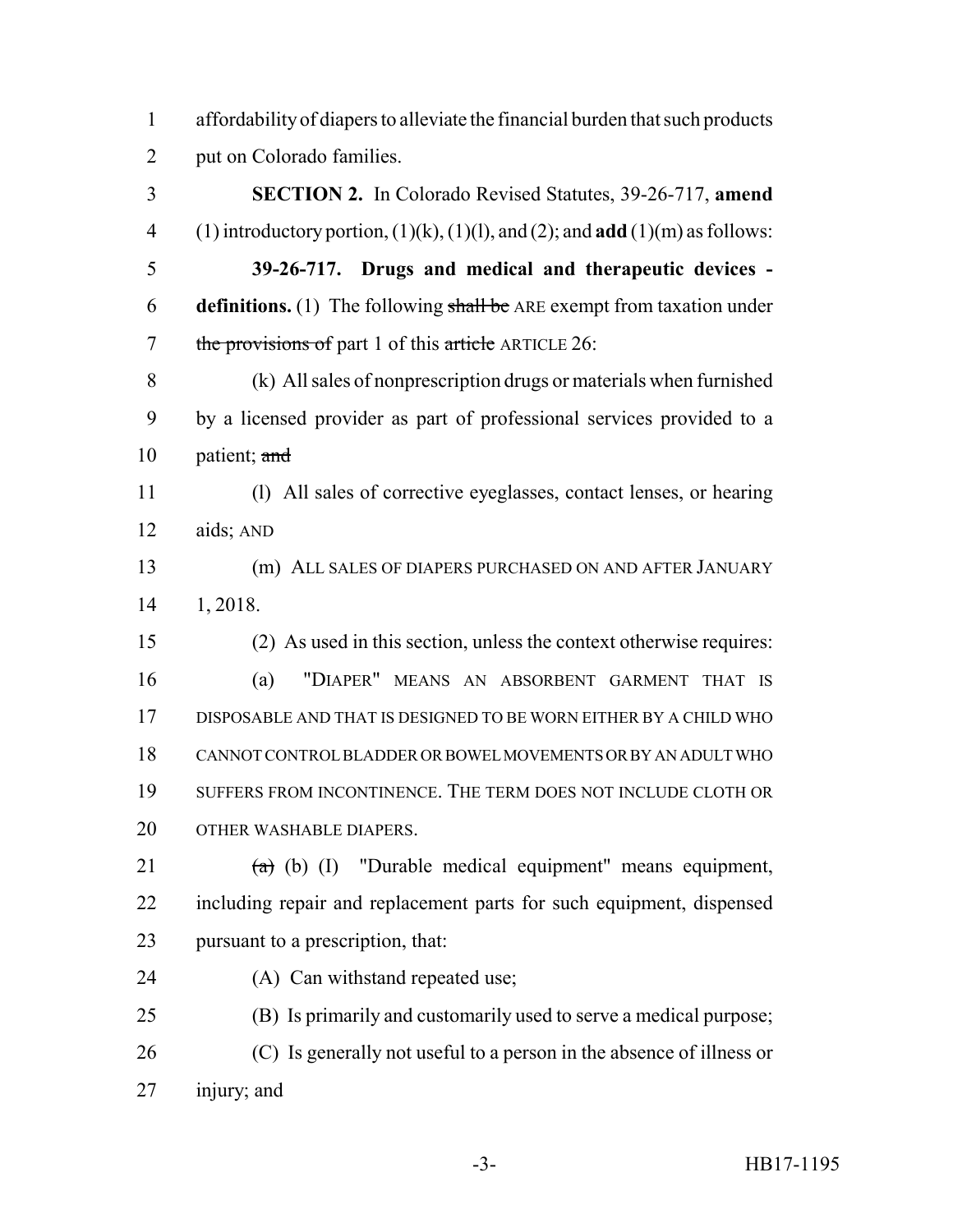(D) Is not worn in or on the body.

 (II) "Durable medical equipment" includes, but is not limited to, hospital beds, intravenous poles and pumps, trapeze bars, toileting aids, bath and shower aids, standing aids, adaptive car seats, communication devices, and any related accessories for such items.

6 (III) For purposes of this  $\frac{\partial f}{\partial x}$  (a) SUBSECTION (2)(b), "prescription" means any order in writing, dated and signed by a licensed physician, physician assistant, or advanced practice nurse with prescriptive authority, or given orally by such a person and immediately reduced to writing by the pharmacist, assistant pharmacist, or pharmacy intern, or by a representative of a business licensed to sell items of durable medical equipment so long as such order is also followed by an electronic submission of the order to the business, specifying the name and address of the person for whom an item of durable medical equipment is ordered and directions, if any, to be included with the equipment.

 (b) (c) (I) "Mobility enhancing equipment" means equipment, including repair and replacement parts for such equipment, dispensed pursuant to a prescription, that:

 (A) Is primarily and customarily used to provide or increase the 21 ability to move from one place to another;

 (B) Is appropriate for use in a home, in a person's community, or in a motor vehicle;

 (C) Is not generally used by persons with normal mobility; and (D) Does not include any motor vehicle or equipment on a motor

vehicle normally provided by a motor vehicle manufacturer.

(II) "Mobility enhancing equipment" includes, but is not limited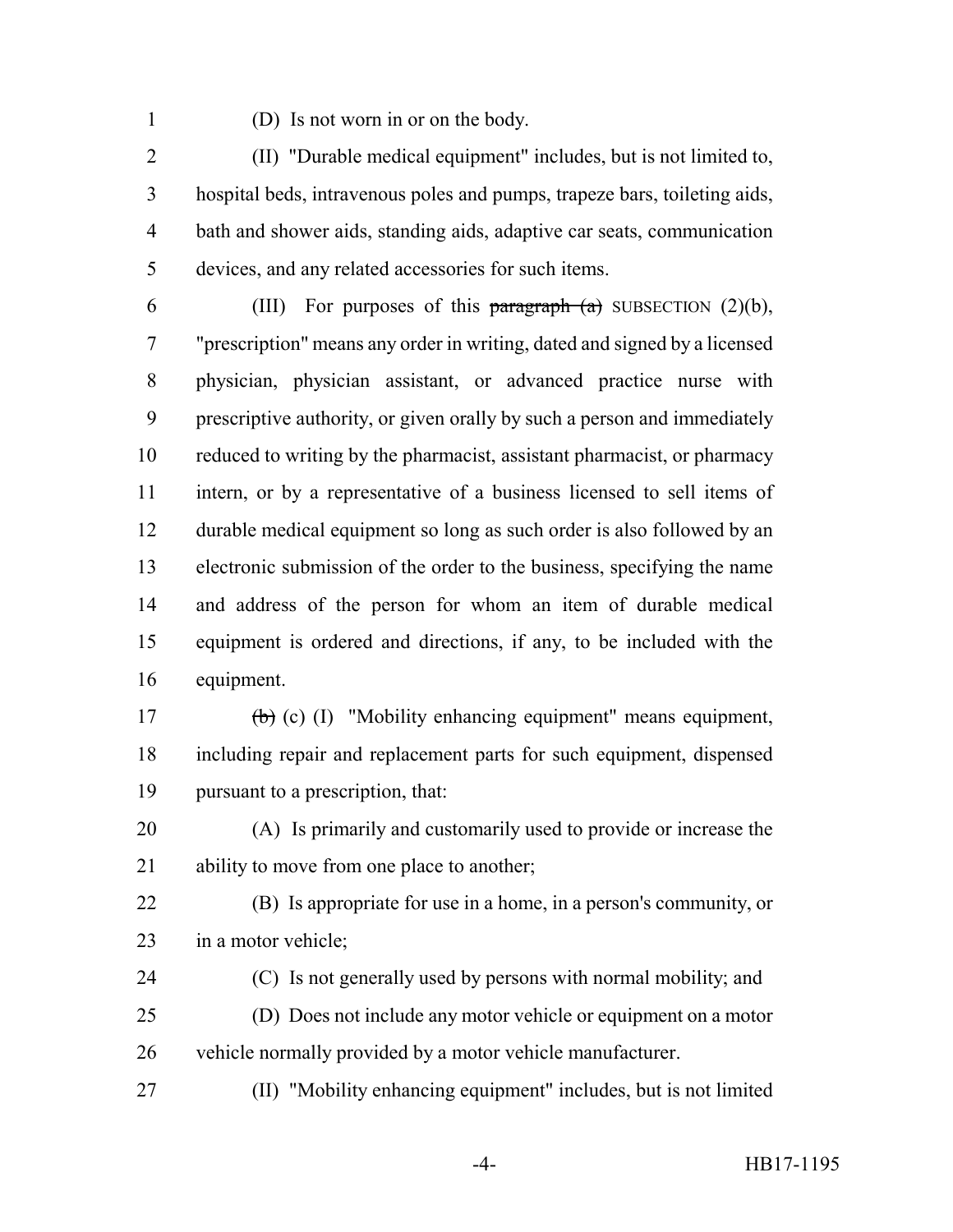to, wheelchairs and wheelchair components or accessories, walking aids such as crutches, canes, or walkers, grab bars, trapeze bars, lift chairs, patient lifts, motorized carts, scooters, controls that are installed on motor vehicles, and any related accessories for such items.

5 (III) For purposes of this paragraph  $(b)$  SUBSECTION  $(2)(c)$ , "prescription" means any order in writing, dated and signed by a licensed physician, physician assistant, or advanced practice nurse with prescriptive authority, or given orally by such a person and immediately reduced to writing by the pharmacist, assistant pharmacist, or pharmacy intern, or by a representative of a business licensed to sell items of mobility enhancing equipment so long as such order is also followed by an electronic submission of the order to the business, specifying the name and address of the person for whom an item of mobility enhancing equipment is ordered and directions, if any, to be included with the equipment.

 **SECTION 3.** In Colorado Revised Statutes, 29-2-105, **amend** (1) introductory portion and (1)(d)(I) introductory portion; and **add** 18  $(1)(d)(I)(O)$  as follows:

 **29-2-105. Contents of sales tax ordinances and proposals - repeal.** (1) The sales tax ordinance or proposal of any incorporated town, 21 city, or county adopted pursuant to this article shall ARTICLE 2 MUST be imposed on the sale of tangible personal property at retail or the 23 furnishing of services, as provided in paragraph (d) of this subsection  $(1)$  SUBSECTION (1)(d) OF THIS SECTION. Any countywide or incorporated 25 town or city sales tax ordinance or proposal shall MUST include the following provisions:

(d) (I) A provision that the sale of tangible personal property and